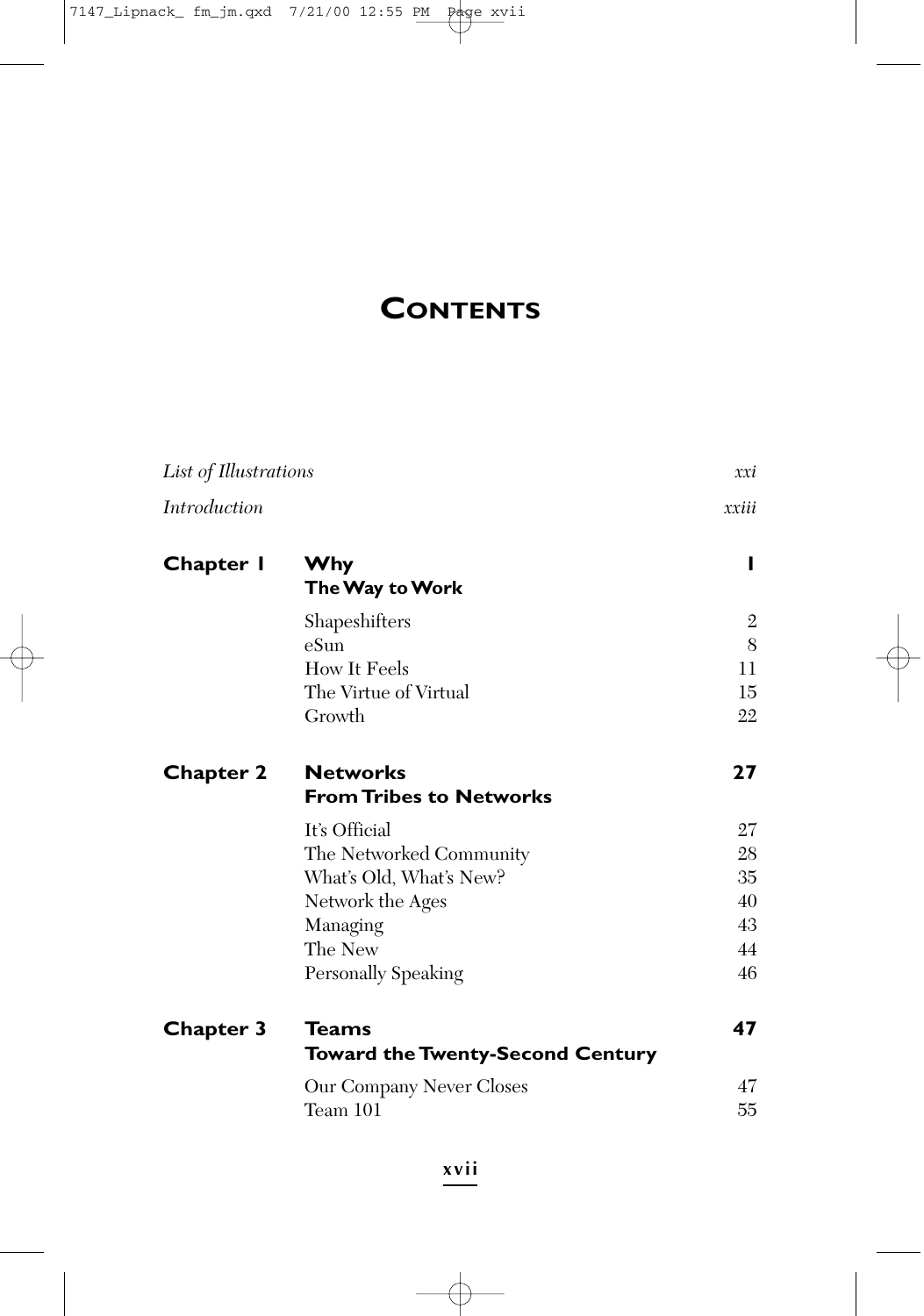|                  | Four Ages of Small            | 58         |
|------------------|-------------------------------|------------|
|                  | Crossing Boundaries           | 62         |
|                  | The People Boundary           | 66         |
| <b>Chapter 4</b> | Trust                         | 69         |
|                  | <b>Virtual Relationships</b>  |            |
|                  | <b>Benefits</b>               | 69         |
|                  | Two Paths, Two Societies      | 71         |
|                  | New Gold                      | 78         |
|                  | Capital Across the Ages       | 82         |
|                  | Creating Social Capital       | 85         |
| <b>Chapter 5</b> | <b>Place</b>                  | 93         |
|                  | Home Is Where the Site Is     |            |
|                  | Sun's Corporate DNA           | 93         |
|                  | Moving from Place to Place    | 102        |
|                  | Two Places                    | 111        |
| <b>Chapter 6</b> | Time                          | 115        |
|                  | <b>The Virtual Pulse</b>      |            |
|                  | Dimensions                    | 115        |
|                  | On the Wings of a Big Bid     | 115        |
|                  | Five Phases of Flight         | 123        |
|                  | Life Cycle                    | 125        |
|                  | Together and Apart            | 130<br>134 |
|                  | <b>Stretching Time</b>        |            |
| <b>Chapter 7</b> | <b>Purpose</b>                | 137        |
|                  | Why We Work                   |            |
|                  | Turning Hierarchy on Its Side | 137        |
|                  | Authority                     | 145        |
|                  | Why Cooperate?                | 149        |
|                  | <b>Discovering Purpose</b>    | 152        |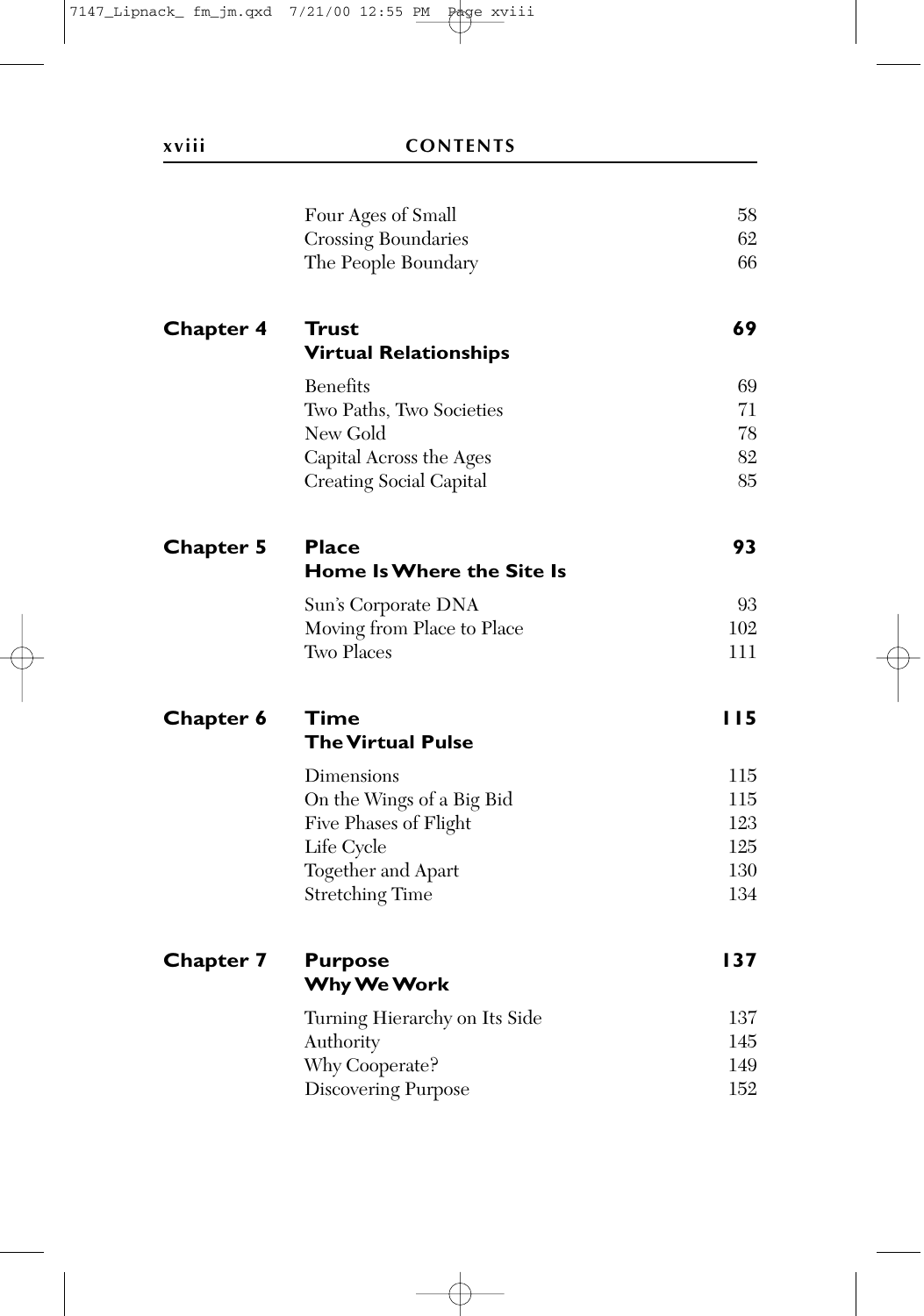| <b>Chapter 8</b>  | <b>People</b><br>On the Ice Together                       | 161        |
|-------------------|------------------------------------------------------------|------------|
|                   | "All of Us Smarter than Any of Us"                         | 162        |
|                   | Reinventing Government                                     | 164        |
|                   | Stress                                                     | 169        |
|                   | Members                                                    | 173        |
|                   | Leaders                                                    | 175        |
|                   | Levels                                                     | 180        |
| <b>Chapter 9</b>  | Links<br><b>Being in Touch</b>                             | 187        |
|                   | Connecting across Centuries                                | 187        |
|                   | Circa 2086                                                 | 189        |
|                   | Four Ages of Media                                         | 196        |
|                   | Atoms and Bits                                             | 202        |
|                   | Communicating                                              | 208        |
| <b>Chapter 10</b> | Launch<br>Do It Yourself                                   | 211        |
|                   | Your Journey                                               | 212        |
|                   | Seven Steps                                                | 214        |
|                   | Play It Again, Sam                                         | 225        |
| <b>Chapter II</b> | <b>Navigate</b><br><b>Course Correction for Cyberspace</b> | 227        |
|                   |                                                            |            |
|                   | The Virtual Team Room<br>Holding the Whole                 | 228<br>234 |
|                   |                                                            |            |
| <b>Chapter 12</b> | Theory<br>A System Science of Virtual Teams                | 239        |
|                   | The Periodic Table                                         | 240        |
|                   | Pattern Language for Virtual Teams                         | 243        |
|                   | Systems                                                    | 249        |
|                   | <b>Smart Teams</b>                                         | 253        |
|                   |                                                            |            |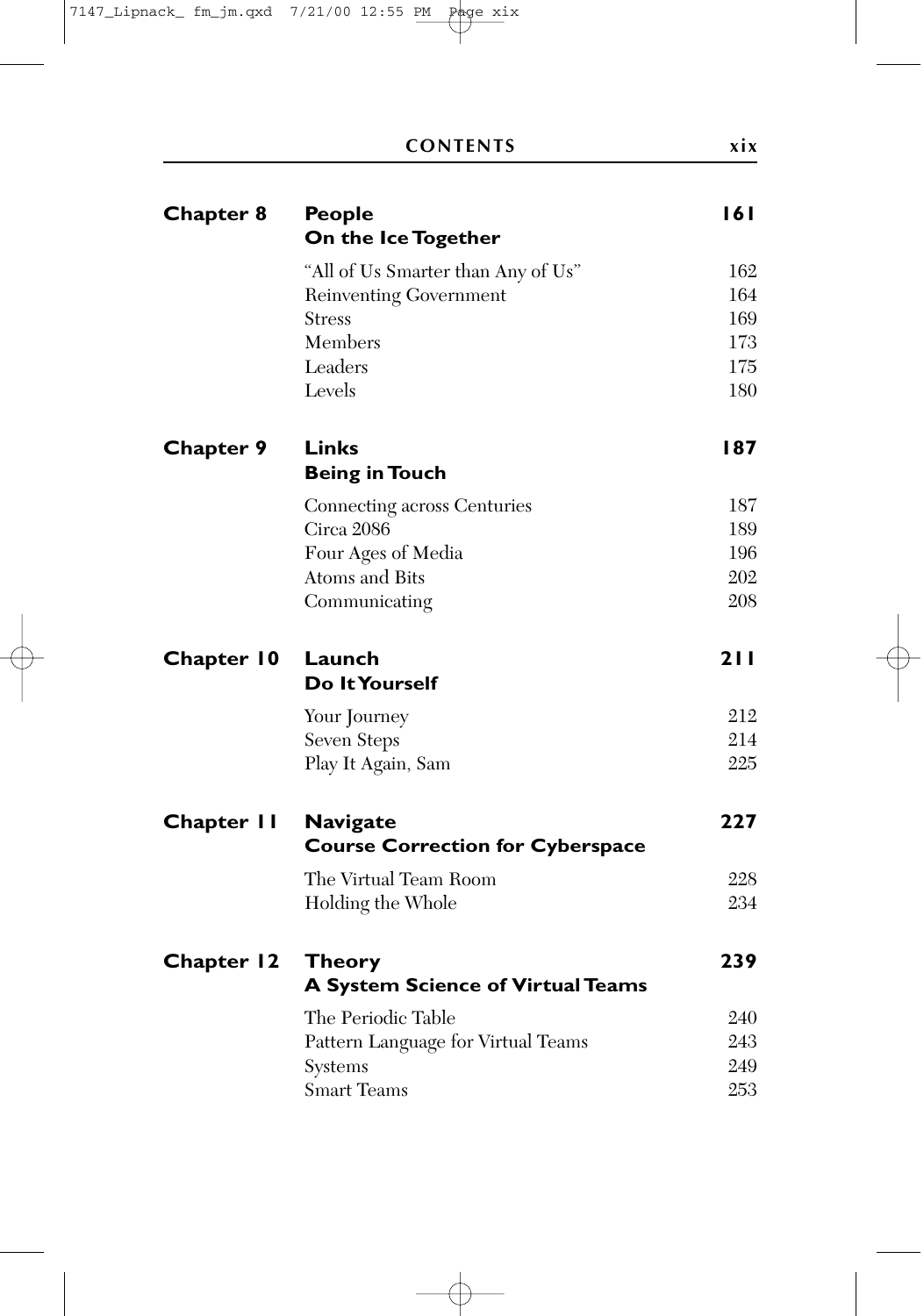| Chapter 13        | <b>Think</b><br><b>Reaching for Possibilities Together</b> | 255 |
|-------------------|------------------------------------------------------------|-----|
|                   | Mind                                                       | 255 |
|                   | How Groups Think                                           | 260 |
|                   | Group Reality                                              | 265 |
|                   | A Place to Think                                           | 268 |
|                   | Learning                                                   | 271 |
| Chapter 14        | <b>Future</b>                                              | 273 |
|                   | Star Maker                                                 | 273 |
|                   | Searching for Intelligence                                 | 275 |
|                   | At the Frontier                                            | 277 |
|                   | Islands of Trust                                           | 279 |
|                   | The Biological Internet                                    | 282 |
| <b>Notes</b>      |                                                            | 285 |
| About the Authors |                                                            | 301 |
| Index             |                                                            | 303 |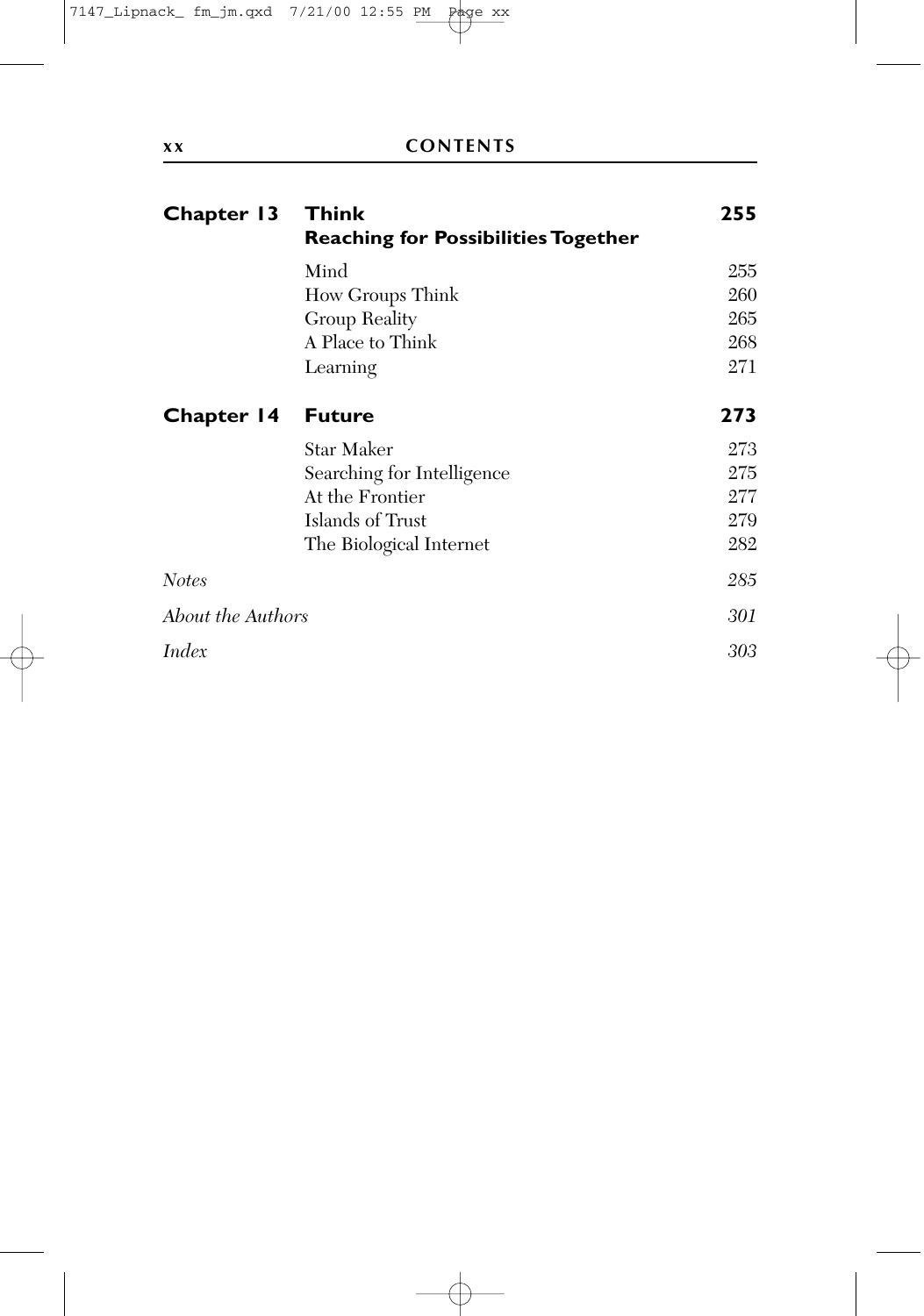## **LIST OF ILLUSTRATIONS**

| Figure 1.1  | Global Internet Map                             | 2   |
|-------------|-------------------------------------------------|-----|
| Figure 1.2  | The Virtual Edge                                | 8   |
| Figure 1.3  | Colocated to Virtual Distance                   | 21  |
| Figure 2.1  | The Networked Community                         | 32  |
| Figure 2.2  | Four Ages of Organization                       | 36  |
| Figure 2.3  | Layers of Organization                          | 42  |
| Figure 3.1  | Four Ages of Small                              | 59  |
| Figure 3.2  | Varieties of Virtuality                         | 62  |
| Figure 4.1  | Modern Outcomes of Ancient Social Capital 76-77 |     |
| Figure 6.1  | Four-Dimension Model                            | 116 |
| Figure 6.2  | "Stressed S" Team Process                       | 128 |
| Figure 7.1  | Eastman Pizza Chart                             | 144 |
| Figure 7.2  | Sources of Authority and Power                  | 148 |
| Figure 7.3  | Flow of Purpose                                 | 156 |
| Figure 7.4  | Corporate Purpose Breakdown                     | 157 |
| Figure 8.1  | Roles Integrate "Me" and "We"                   | 175 |
| Figure 8.2  | Rings of Involvement                            | 181 |
| Figure 8.3  | Early Evolution of Team Levels                  | 182 |
| Figure 9.1  | <b>Communications Media Palette</b>             | 199 |
| Figure 9.2  | Media Similarities and Differences              | 206 |
| Figure 9.3  | <b>Communication Links</b>                      | 208 |
| Figure 10.1 | Name                                            | 215 |
| Figure 10.2 | <b>Mission</b>                                  | 216 |
| Figure 10.3 | Milestones                                      | 217 |
| Figure 10.4 | Goals                                           | 218 |
| Figure 10.5 | Team Table                                      | 220 |